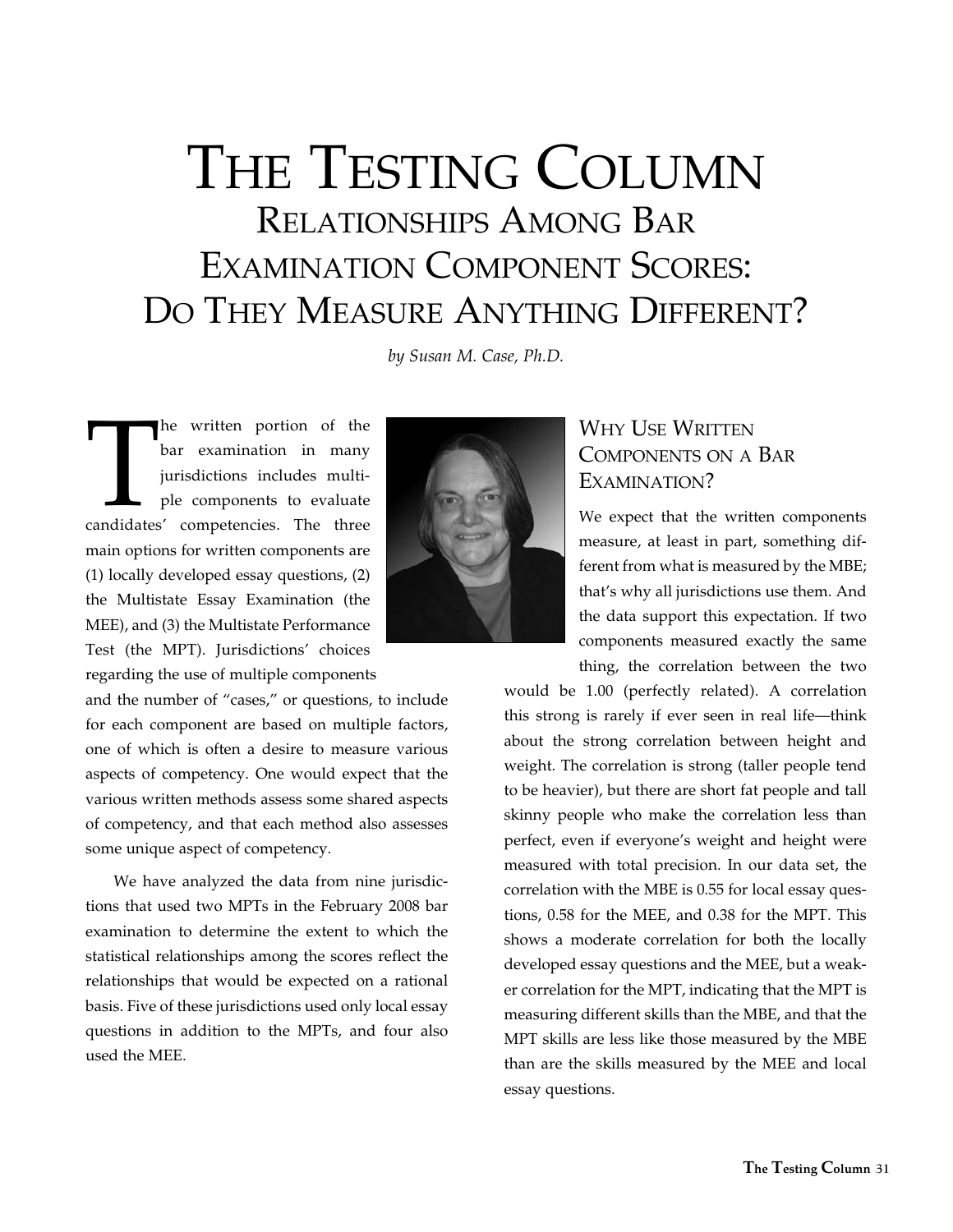An additional consideration in these relationships is that we know we are not measuring these skills with perfect precision. The MBE is long enough (i.e., contains sufficient questions) so that MBE scores are very precise (i.e., reliable). Scores on the MPT, with only two cases, and scores on the essays, with only a few questions, are less precise. However, there are statistical techniques that may be applied to estimate what the relationships would be if the scores were perfectly reliable. Our data show that, when corrected for the lack of perfect reliability, the correlation with the MBE is 0.76 for local essay questions, 0.78 for the MEE, and 0.58 for the MPT. These results show a moderately strong relationship between the MBE and the local essay questions, as well as between the MBE and the MEE, and a weaker relationship between the MBE and the MPT, as expected.

#### **Table 1**

## **Correlations Among Written Components and the MBE: Observed and Adjusted for Reliability**

|              | Local Essays | <b>MEE</b> | <b>MPT</b> | <b>MBE</b> |
|--------------|--------------|------------|------------|------------|
| Local Essays |              | 0.44       | 0.43       | 0.55       |
| <b>MEE</b>   | 0.83         |            | 0.38       | 0.58       |
| <b>MPT</b>   | 0.81         | 0.76       |            | 0.38       |
| <b>MBE</b>   | 0.76         | 0.78       | 0.58       |            |

Table 1 shows the pattern of correlations, with those above the shaded diagonal showing the observed relationships and those below the shaded diagonal showing the relationships adjusted for reliability. The data show that, even when corrected for the lack of precision in the scores, the essays and the MPTs are measuring something somewhat different from what the MBE is measuring.

# MAINTAINING ADEQUATE RELIABILITY Numbers When Using Written **COMPONENTS**

These same statistical techniques may be used to estimate the level of reliability that would be expected for a given number of questions (cases) or the level of reliability that would be expected for a given amount of testing time. Table 2 shows these values.

# **Table 2 Estimated Reliability of Written Bar Examination Components**

| Components   | Reliability<br>with six cases | Reliability for<br>three hours of<br>testing time |
|--------------|-------------------------------|---------------------------------------------------|
| Local Essays | 0.63                          | $0.63$ (6 cases)                                  |
| <b>MEE</b>   | 0.67                          | $0.67$ (6 cases)                                  |
| MPT          | 0.69                          | $0.46$ (2 cases)                                  |

The second column shows the reliability that would be expected if each component included six cases. In general, an overall MPT component score based on six cases would have a higher estimated reliability (0.69) than an overall MEE component score (0.67) or an overall local essay score (0.63) based on the same number of cases. However, because each MPT case takes 90 minutes, it would be difficult to include more than two in a bar examination, and as the chart also shows, the reliability for three hours of testing time is much lower for the MPT (0.46) than for the local essays (0.63) or the MEE (0.67). To put these reliability values into context, the reliability of the MBE scaled score is approximately 0.81 for three hours of testing time (half the length of the normal exam).